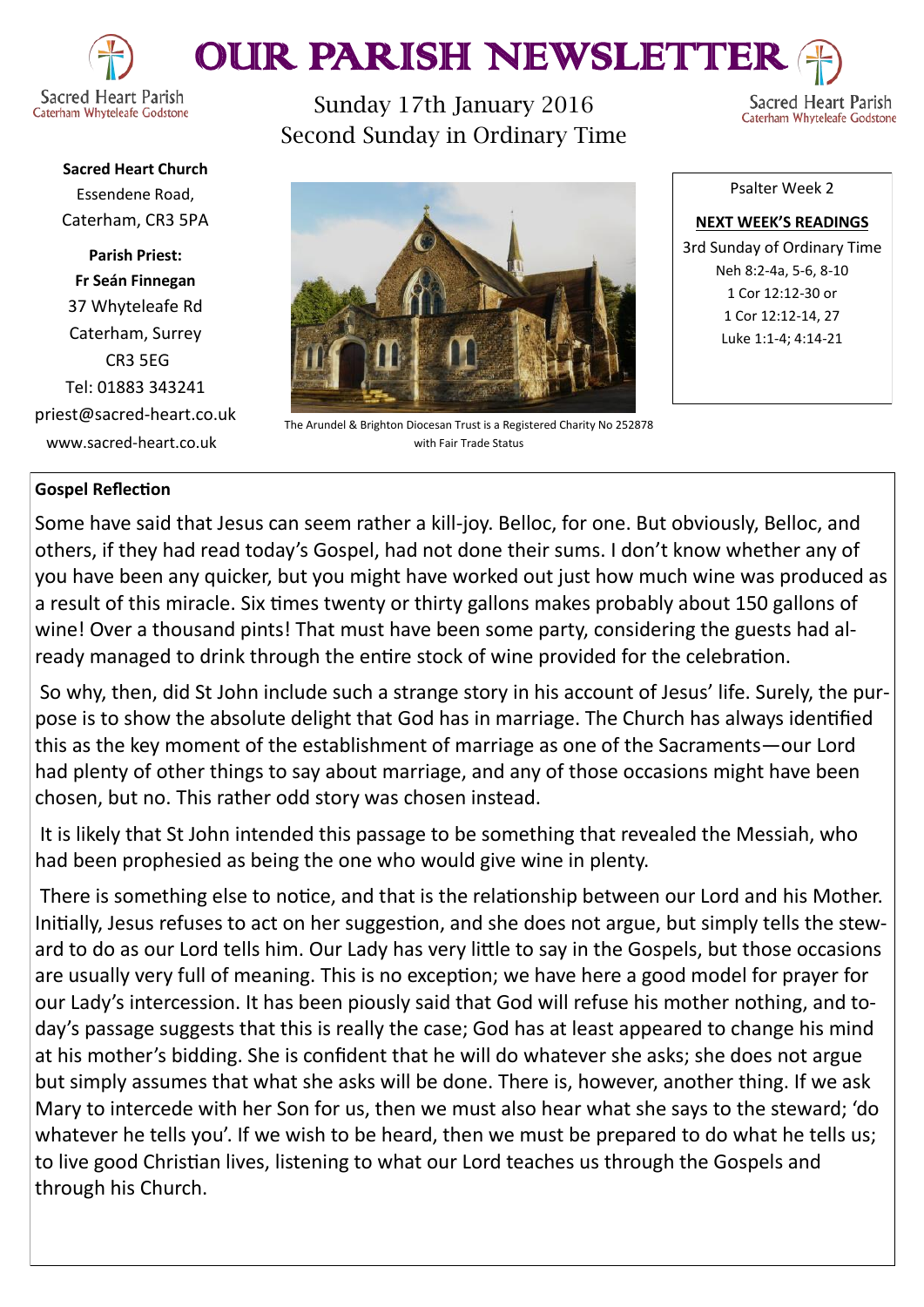#### **ADORE (Alton Day Of Renewal) – Saturday 23rd January 2016 11.00-4.00**

Please join us for a mini-retreat day (or morning/ afternoon) of spiritual refreshment and renewal, focussing on the Year of Mercy, at St. Lucy's Convent, Medstead Manor, Medstead. GU34 5LL. 11.00am *Rosary*; 11.30am *Mass*; 12.15 *Adoration* of the Blessed Sacrament; 1.00pm Shared lunch; 2.00pm *Praise & Worship*; 2.30 *Talk* by Derek Williams, Catholic Evangelist on "Our participation in God's Mercy"; 3.30 *Prayer for healing*; and Tea. We end about 4pm.

There is no need to reserve places, and no charge (though a collection will be taken to cover costs). For more information see poster or website: [www.altonrenewal.com](http://www.altonrenewal.com/) Or telephone Deacon John Foley on 07769 251747. Following meeting – Saturday  $27<sup>th</sup>$  February 11.00-4.00. Guest speaker: Charles Whitehead.



When Jesus quoted Isiah, he had an important message for us. What was it?

**Join us** to find out – and continue our consideration of the readings for next Sunday

**All welcome! 8.00p.m. Wednesday 20th January, in the Old Sacristy** (next to the Old Hall)

Are there one or two people out there who might be willing to help count the collection? It involves about an hour and a half on a Monday morning, and the more people who volunteer, the less often anyone has to do it. Please have a word with Jimmy Mullen, Fr Seán or the office.

Ministers of Holy Communion: Please do not forget to genuflect (if you can!) with the priest before 'This is the Lamb of God'. I suggest that when you come up to the altar after the Our Father, that you stand at either end of the altar, where the purification cloths wait for you. Then if you need to steady yourself to genuflect, you can.

Next week, Fr Seán will be away 25-29th January; no Masses, therefore, until Saturday morning. Bishop Richard has asked that we not distribute Holy Communion outside Mass.

Next Sunday, 25th January, the feast of the Conversion of St Paul, will take place the annual United Service of Caterham & District Churches Together. This year it will take place in our own church at 7pm: please do make every effort to come, not least to welcome our non-Catholic Christian brothers and sisters.

The Diocesan **Annual Justice & Peace Assembly** - a day of inspiring talks, debate and lively 'marketplace' activities - takes place on **Saturday 16 January 2016: 10.00 – 16.00 at DABCEC, 4 Southgate Drive, Crawley, West Sussex RH10 6RP. Open to all.** There is no charge**.** 

Bishop Richard will open the event with a talk on the Year of Mercy. John Battle MP 1987 to 2014 will address what it means to 'be a poor church for the poor. Alison Gelder, Director of Housing Justice, will examine the current housing crisis. Also time to meet others and learn about initiatives across diocese including to the current Refugee Crisis.

**To book a place contact Ruth Gerunt: 01293 651164 [ruth.gerun@dabnet.org](mailto:ruth.gerun@dabnet.org) or vis-**

**it [www.dabnet.org/Courses](http://www.dabnet.org/Courses)** If you need or can offer a lift please contact the Parish Office or Janet D B on 01883 712440.

We are looking for a DJ for the Scared Heart NYE 2016 : Please contact Mark on 07736750085 if you can help or recommend someone.

## **Overcome Indifference and Win Peace**

Today is Peace Sunday when we will reflect on Pope's Francis' theme – 'Overcome indifference and win Peace'. There will be a 2nd collection for the work of Pax Christ and envelopes are available this week.

## **Christmas Nativity 2016 Volunteers needed**

If you would like to arrange the Children's Nativity reenactment at the Christmas Family Mass this year, please let the Office know. A lot of hard work and preparation goes into this process so an early start would ease the pressure over the busy Christmas period.

**You Can Help Your Marriage –** Do you feel alone? Are you frustrated or angry with each other? Do you argue … or have you just stopped talking to each other? Does talking about it only make it worse? Retrouvaille (pronounced retro-vi with a long i) helps couples through difficult times in their marriages. This programme has helped 10s of 1000s of couples experiencing difficulties in their marriage. For confidential information about Retrouvaille', or to register for the next programme commencing with a residential weekend on  $11^{\text{th}}$  –  $13^{\text{th}}$ March 2016, email [info@retrouvaille.org.uk;](mailto:info@retrouvaille.org.uk) call or text 0788 7296983 or 0797 3380443 or visit [www.retrouvaille.org.uk](http://www.retrouvaille.org.uk)

## **Offertory Collection**

Sincere thanks for your generosity last weekend: Offertory: £957.68 (Gift Aid £465.19) Second collection: £586.20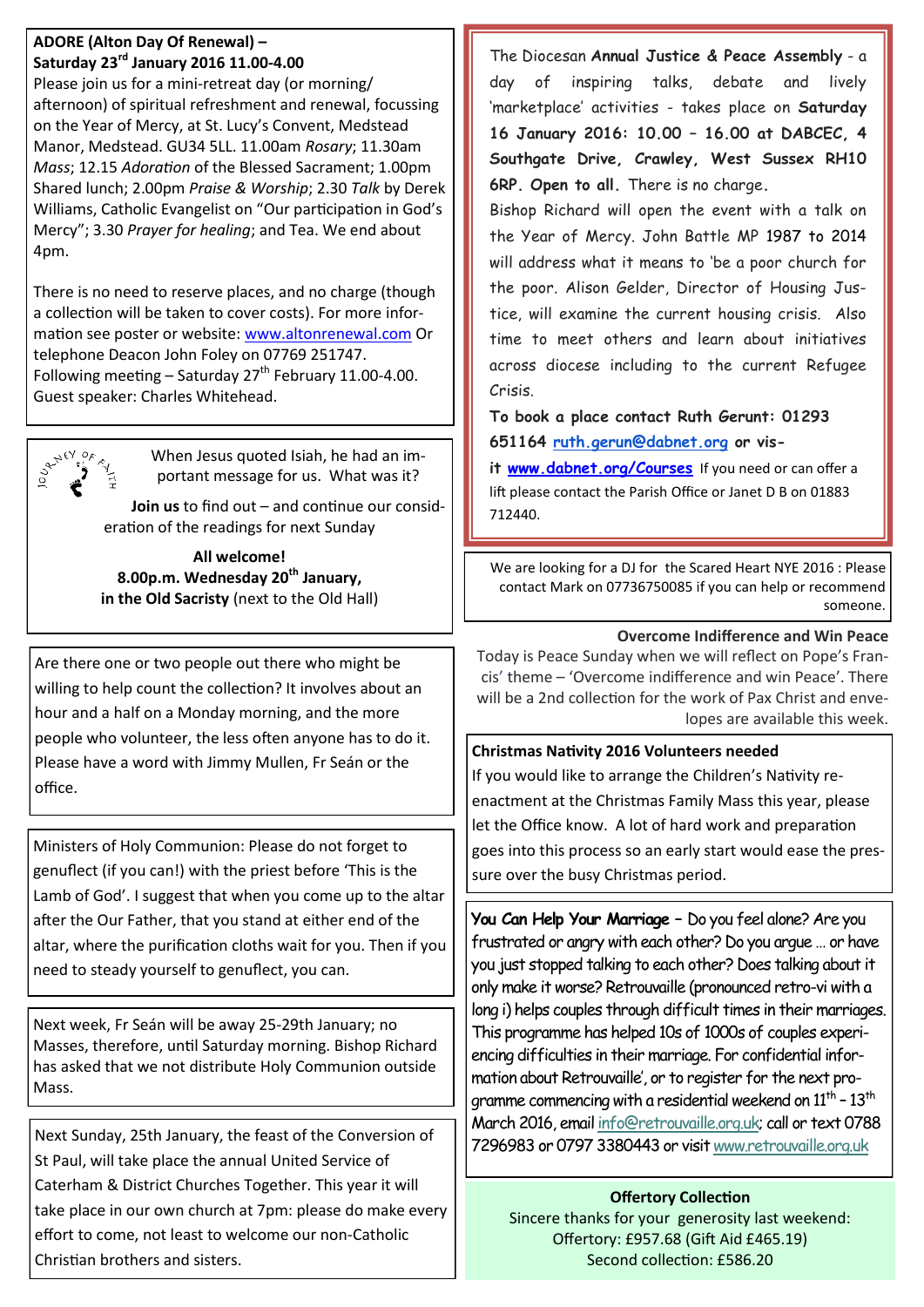## **WHAT'S ON IN THE PARISH THIS WEEK**

| Sun 17th:   | Children's liturgy at 9am & 10:45        |  |
|-------------|------------------------------------------|--|
|             | Masses                                   |  |
|             | Tea & Coffee after 9am & 10:45am Masses  |  |
| Mon:        | Tea & Coffee after Mass (Old Hall)       |  |
| Tues:       | 9:15-11:15 Toddler Group. (Old Hall)     |  |
| Wed:        | 8pm Journey of Faith (Old Sacristy)      |  |
| Thurs:      | 8pm Baptism Preparation Class (old Hall) |  |
| Fri:        | 7:30pm - 11pm Club Bar open              |  |
| $Sun$ 21st: | Children's liturgy at 9am & 10:45 Masses |  |
|             | Tea & Coffee after 10:45am Mass          |  |

## **Monthly coffee and shopping mornings starting Friday 29th January - 9am onwards, Centenary Hall**

On the last Friday of each month, the Centenary Hall open in the morning to anyone who wants to come along for a coffee and a catch-up with friends. If you're in the mood for shopping there will be a variety of stalls selling various goodies including clothes, bags, jewellery and cosmetics. Entry is free and all are welcome! If you are interested In having a stall please contact Lisa at [lisadonohue@live.com](mailto:lisadonohue@live.com)

## **Sacraments for the Sick**

If you know of anyone who through age or infirmity is unable to come to Mass but would like to receive Holy Communion at home, please would you let Fr Seán or Eliz Wood know? Nobody should be deprived of the sacraments if it can be avoided.

On a similar theme, should you be seriously ill, please do ask me for the Sacrament of the Sick. I would be happy to come out and administer it, or if you are able to come to Mass, you can ask afterwards and we can do it there and then. This also applies if you are going to have a general anaesthetic. Please don't be shy about it: I have seen great things result from this sacrament.

## **Illuminate @ Worth Abbey: 19-21st February**

A weekend retreat for young people in years 9-13. Over the weekend we will be exploring Psalm 26 and unpacking what it means for us today. The weekend will includeinspiring talks, time for discussion, participation in the Monk's prayer, time for space and prayer, lots of yummy food, praise and worship, silly games and time to chill out and get to know each other. It is an excellent opportunity for young people to grow in their faith through making friends and having a whole lot of fun in the beautiful setting of Worth Abbey. Please email [francescacarbone@btinternet.com](mailto:francescacarbone@btinternet.com) for further information and to book email [toc@worthabbey.net.](mailto:toc@worthabbey.net) Booking deadline

12<sup>th</sup> February.

John Fisher School Vacancy - please see the notice board in the porch.



#### **Your Prayers are requested for the following persons who are ill or housebound:**

Pat Knight; Kathleen & John Saunders; Helen Keogh; Daisy Hill; Christopher Browne; Kit Monk; Krista Thompson; Jane Hill; Rosemary Whale; Pam Weaver; Jimmy Mullen; Bernie Horrocks; Margaret Robertson; Heather Tordimah; Jenny Rowen; Elizabeth Daley; Eileen, Mel & Rose Lattimore; Bryan Smith; Rose Knight; Oliver Farrell; Seeta Pillay; Christopher Miles; Pat McCoy; John Dunlop, Elise O'Connor, Malcolm Bowen, John Gilford, Chris Norman, Bridget Crook, Baby Tabitha Harrison, Christine Vernon, Peggy Sisman, Maureen Kelly, Val Williams, Mary Wallace, Maria Saunders, Don Hancock, Gina Waiton & Joe Kelly.

## **Second Collections**

Today there will be a second collection for Peace Sunday (Pa Christi), please use the envelopes they have provided in the porch. Pax Christi is a non-profit unincorporated organisation, not a charity, so Gift Aid will not apply for them or our parish.

Nest Sunday there will be a Second Collection for Catholic Association for Racial Justice. This is not eligible for Parish Gift Aid.

## **FIRST HOLY COMMUNION 2015 /2016**



We will be meeting again at the end of the month but in the meantime, please remember that all candidates should be attending Mass at The Sacred Heart Church and need to collect a badge from a catechist **before** Mass and **return** it after Mass. **If you are late for Mass** and are unable to get a badge please find a catechist at the end of Mass.

Could we also remind parents that all children should be guided through Mass and supervised at all times. If you have younger children please ensure that the FHC candidate is left with a responsible adult.

If you haven't already signed up for your sessions please email [fhc.sacredheart@gmail.com](mailto:fhc.sacredheart@gmail.com) with your preferred dates.

## **DATES FOR YOUR DIARY**

Saturday 30th January 2016, 3:45pm - Parent & Child session 4A Sunday 31st January 2016, 3:45pm - Parent & Child session 4B Saturday 27th February 2016, 3:45pm - Parent & Child session 5A Sunday 28th February 2016, 3:45pm - Parent & Child session 5B Saturday 19th March 2016, 3:45pm - Parent & Child session 6A Sunday 20th March 2016, 3:45pm - Parent & Child session 6B Thursday 14th April 2016, 8pm - 9pm - Parent Session (Old Hall) Saturday 23rd April 2016, 3:45pm - Parent & Child session 7A Sunday 24th April 2016, 3:45pm - Parent & Child session 7B (Scouts, Cubs & Beavers please be aware that there will be a St George's Day parade on 24th April so you will need to attend the 23rd April session)

If you have any questions, please contact Anne Marie Young via email on [fhc.sacredheart@gmail.com](mailto:fhc.sacredheart@gmail.com) .